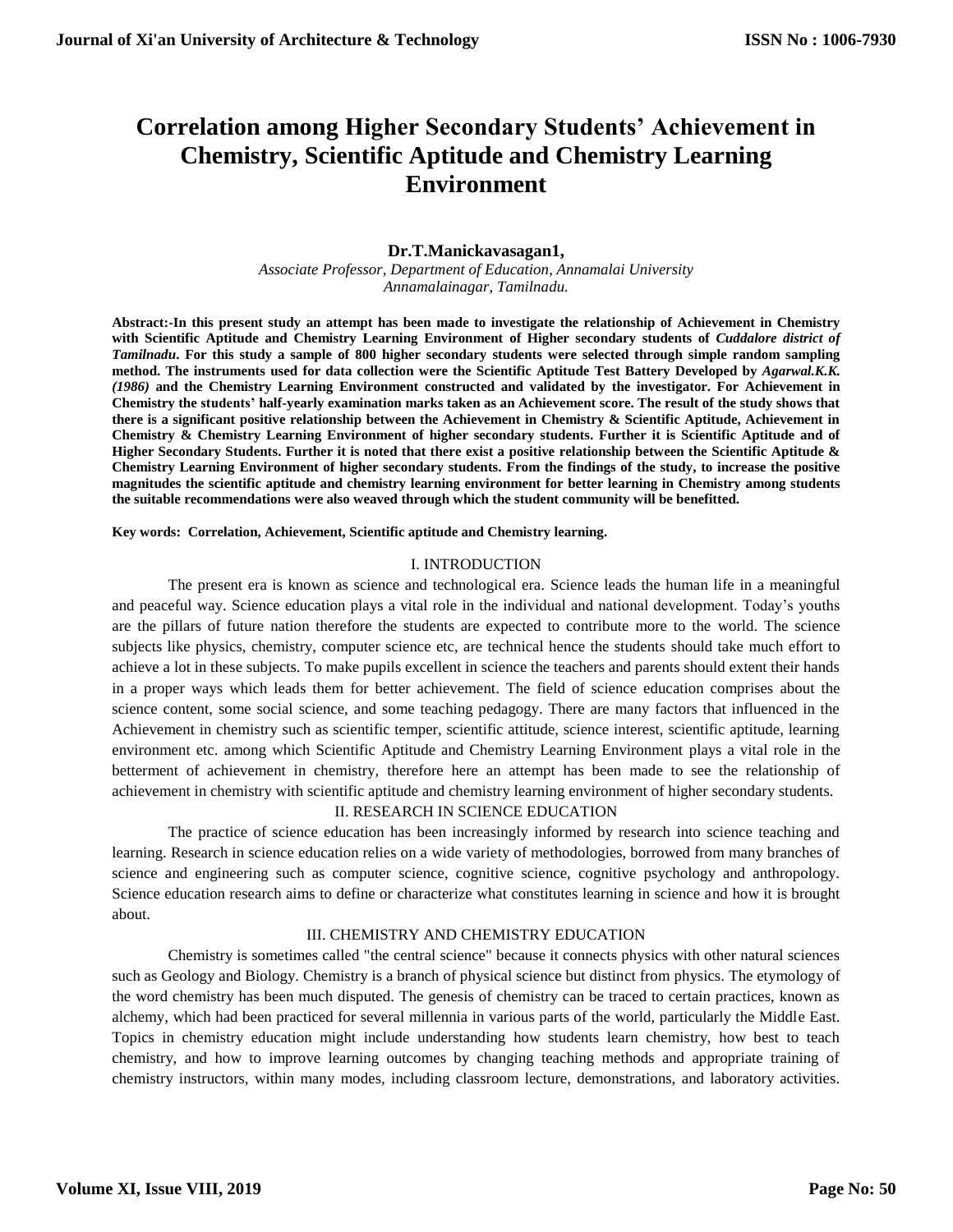There is a constant need to update the skills of teachers engaged in teaching chemistry, and so chemistry education speaks to this need.

### IV.IMPORTANCE OF CHEMISTRY IN SCHOOL SCIENCE CURRICULUM

4.1. At the Higher Secondary school stage it attempts to

• promote understanding of basic principles in Chemistry while retaining the excitement in Chemistry;

• strengthen the concepts developed at the secondary stage and to provide firm foundation for further learning of Chemistry at tertiary level more effectively;

• develop positive scientific attitude, and appreciate contribution of Chemistry towards the improvement of quality of human life;

• develop problem solving skills and nurture curiosity, aesthetic sense and creativity;

• inculcate values of honesty, integrity, cooperation, concern for life and preservation of the environment;

• make the learner realize the interface of Chemistry with other disciplines of science such as Physics, Biology, Geology, etc;

• equip students to face challenges related to health, nutrition, environment, population, whether industries and agriculture.

4.2. Achievement in Chemistry

The achievement in chemistry means how extent the pupils have achieved the goals of chemistry subject specifically the main objectives such as knowledge, understanding, application, skill and other educational objectives.

V.STIMULATING FACTORS THAT AFFECTING ACHIEVEMENT IN CHEMISTRY

According to *Holbrook (2005),* the stress on conception understanding and appreciation for the nature of science tends not to be relevant for functionality in our lives i.e. relevant to the home, the environment, future employment and most definitely for future changes and developments within the society. *Rensnik (1987; cited in Sirhan, 2007)* found that students will engage more easily with problems that are embedded in challenging realworld contexts that have apparent relevance to their lives. If the problems are interesting, meaningful, challenging, and engaging they tend to be intrinsically motivating for students. Many other researches also have been conducted achievement in chemistry with the variants like science interest, achievement motivation, scientific temper, school environment, test anxiety, scientific attitude etc. *Anders and Berg (2005)* in a research entitled correlatives of the observed attitude change toward learning chemistry lesson among university students, tried to identify these correlatives or factors. This research was done in Sweden. The results of the research showed that more the students were motivated, the more positive change was observed in their attitude toward learning chemistry.

### 5.1. Scientific Aptitude

Scientific Aptitude is a person's ability acquired or innate, to learn or develop knowledge or a skill in the field of science. Often we find the people who have some special abilities or potentialities which enable them to do well in scientific fields of activity. Such people have special types of aptitude and therefore, they are able to learn and acquire the necessary skills in a specialized field. They are also interested in such activities as are of their liking, further success or achievement in a given field of knowledge or activity depends to a great extent upon attitude and interests.

# 5.2. Chemistry Learning Environment

Indeed, teachers differentiate themselves according to their learning environments, which reflect their teaching and learning philosophies. Some environments are very innovative and flexible (which may or may not facilitate positive learning experiences), some are traditional (which should not necessarily be seen as negative), and yet others can actually stifle learning. Creating a positive learning environment needs to be a key focus. Understanding what constitutes a positive learning environment requires critical analysis of teaching and learning. Therefore the environment that suit to students to upgrade their achievement in chemistry known as chemistry learning environment.

### VI. NEED FOR THE STUDY

Although pupils may be of comparable abilities, learn in the same environment and follow the same syllabus, their academic performance still vary. Many factors such as lack of facilities in school, lack of teachers,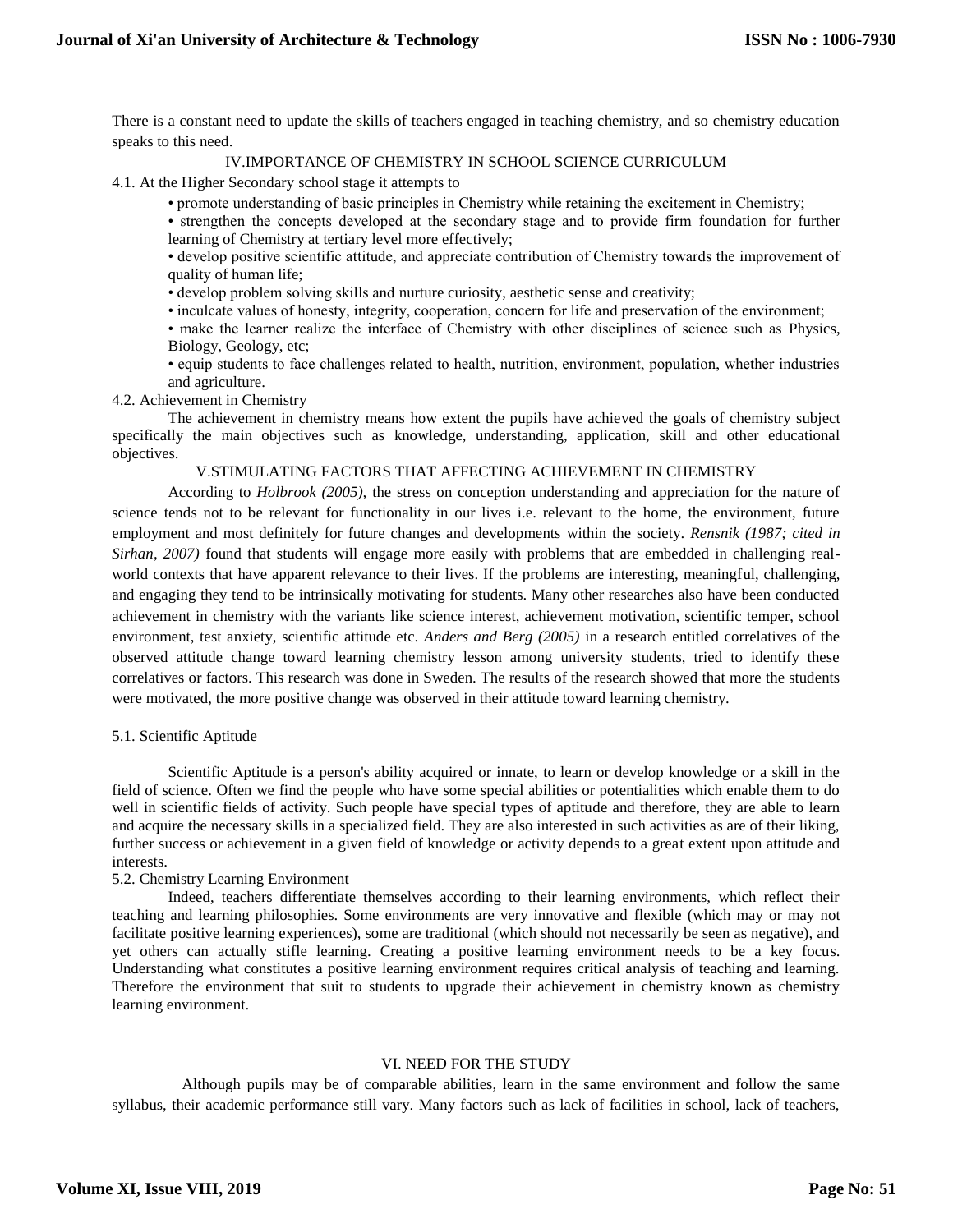unfavorable learning environment, lack of scientific aptitude, low intelligence, anxiety, pupils' need to achieve and so on have been found to cause poor academic performance. Pupils who are motivated are likely to perform well in their examinations particularly in Chemistry subject. There are many factors that may contribute towards pupils' motivation to achieve high grades in school. Hence the investigator decided to take up correlation study of Higher Secondary Students' Achievement in Chemistry in relation to Scientific Aptitude and Chemistry Learning Environment.

# VII. OBJECTIVES OF THE STUDY

- 1. To find out is there any significant relationship between Higher Secondary Students' Achievement in Chemistry and their Scientific Aptitude with respect to various biographical variables.
- 2. To find out is there any significant relationship between Higher Secondary Students' Achievement in Chemistry and their Chemistry Learning Environment with respect to various biographical variables.
- 3. To find out is there any significant relationship between Scientific Aptitude and Chemistry Learning Environment of higher secondary students with respect to various biographical variables.

# VIII. HYPOTHESES OF THE STUDY

- 1. There is no any significant relationship between Higher Secondary Students' Achievement in Chemistry and their Scientific Aptitude with respect to various biographical variables.
- 2. There is no any significant relationship between Higher Secondary Students' Achievement in Chemistry and their Chemistry Learning Environment with respect to various biographical variables.
- 3. There is no any significant relationship between Scientific Aptitude and Chemistry Learning Environment of higher secondary students with respect to various biographical variables.

# IX. METHOD OF STUDY

The present study was undertaken by using Normative Survey Method. The survey method gathers data from a large number of cases at a particular time.

# X. TOOLS USED.

- 1. Scientific Aptitude Test Battery Developed by *Agarwal.K.K. (1986)*
- 2. Chemistry Learning Environment Scale Constructed and Validated by the *Investigator(2015).*
- 3. For Achievement in Chemistry, Higher Secondary students' percentage of marks scored in Half yearly Examination has been taken for this study.

# XI. STATISTICAL TECHNIQUES

In this present investigation the correlation analysis were used as Statistical technique.

# XII. SAMPLE OF THE STUDY

The present study was conducted with 800 Higher Secondary Students studying in various Higher Secondary Schools of Cuddalore District in Tamilnadu State. The sample was selected by using Simple Random Sampling Technique. The sample forms a representative sample of the entire population.

### XIV. DATA ANALYSIS

14.1.Correlation between the Achievement in Chemistry &Scientific Aptitude of Higher Secondary Students

In order to realize one of the objectives of the present study, it has been decided to find out the Correlation between the Achievement in Chemistry &Scientific Aptitude of Higher Secondary Students by using Spearman Brown Prophecy formula, The correlation was computed and the values are given in Table No.1.

| SI.<br>No. | Sub-sample           | N   | Df  | 'r' value | <b>Table value</b><br>at 0.05 | Significant / Not<br><b>Significant</b> |
|------------|----------------------|-----|-----|-----------|-------------------------------|-----------------------------------------|
|            | <b>Entire Sample</b> | 800 | 798 | 0.997     | 0.088                         | Significant                             |
|            | Male                 | 355 | 353 | 0.998     | 0.098                         | Significant                             |
|            | Female               | 445 | 443 | 0.995     | 0.088                         | Significant                             |
| 4          | Rural                | 400 | 398 | 0.996     | 0.098                         | Significant                             |
|            | Urban                | 400 | 398 | 0.997     | 0.098                         | Significant                             |
| 6          | Govt.                | 400 | 398 | 0.995     | 0.098                         | Significant                             |
|            | Private              | 400 | 398 | 0.998     | 0.098                         | Significant                             |

Table–1: Correlation between the Achievement in Chemistry & Scientific Aptitude of Higher Secondary Students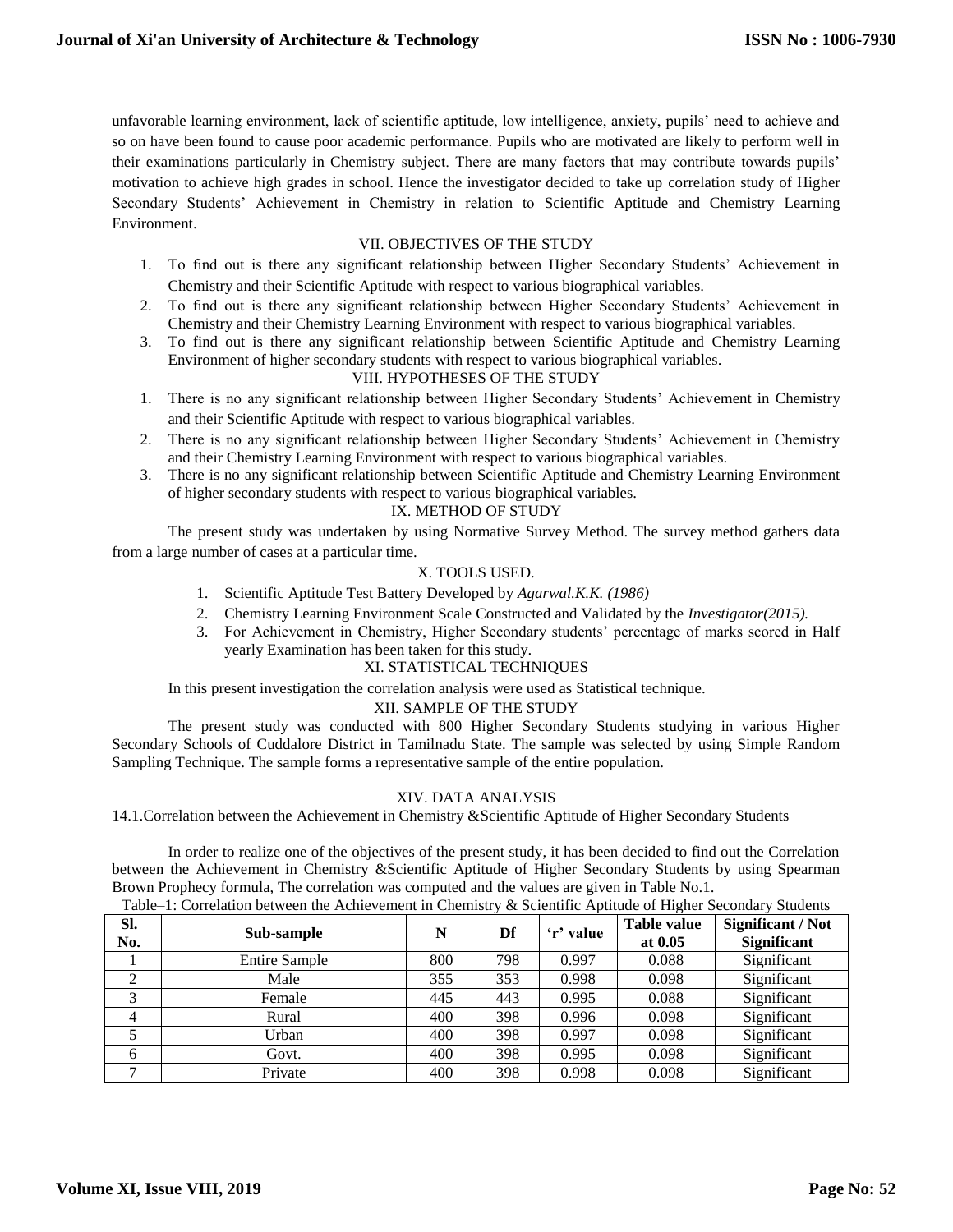The correlation for the entire sample is positive and significant. The same trend is witnessed in all cases of sub-samples. Hence it is concluded that there is a significant positive relationship exists between the Achievement in Chemistry &Scientific Aptitude of Higher Secondary Students.

14.2.Correlation between the Achievement in Chemistry &Chemistry Learning Environmentof Higher Secondary Students

In order to realize one of the objectives of the present study, it has been decided to find out the Correlation between the Achievement in Chemistry &Chemistry Learning Environmentof Higher Secondary Students. The correlation was computed and the values are given in Table No.2.

Table-2: Correlation between the Achievement in Chemistry &Chemistry Learning Environment of Higher Secondary Students

| SI.<br>No.     | Sub-sample           | N   | Df  | 'r' value | <b>Table value</b><br>at 0.05 | <b>Significant / Not</b><br><b>Significant</b> |
|----------------|----------------------|-----|-----|-----------|-------------------------------|------------------------------------------------|
|                | <b>Entire Sample</b> | 800 | 798 | 0.911     | 0.088                         | Significant                                    |
| ◠              | Male                 | 355 | 353 | 0.919     | 0.098                         | Significant                                    |
| 3              | Female               | 445 | 443 | 0.885     | 0.088                         | Significant                                    |
| $\overline{4}$ | Rural                | 400 | 398 | 0.907     | 0.098                         | Significant                                    |
|                | Urban                | 400 | 398 | 0.911     | 0.098                         | Significant                                    |
| 6              | Govt.                | 400 | 398 | 0.852     | 0.098                         | Significant                                    |
|                | Private              | 400 | 398 | 0.971     | 0.098                         | Significant                                    |

The correlation for the entire sample is positive and significant. The same trend is witnessed in all cases of sub-samples. Hence it is concluded that there is a significant positive relationship exists between the Achievement in Chemistry &Chemistry Learning Environment of Higher Secondary Students.

14.3.Correlation between the Scientific Aptitude and Chemistry Learning Environment of Higher Secondary Students

In order to realize one of the objectives of the present study, it has been decided to find out the Correlation between the Scientific Aptitude & Chemistry Learning Environment of Higher Secondary Students. The correlation was computed and the values are given in Table No.3.

Table-3: Correlation between the Scientific Aptitude &Chemistry Learning Environment of Higher Secondary Students

| Sl.<br>No. | Sub-sample           | N   | df  | 'r' value | <b>Table value</b><br>at 0.05 | <b>Significant / Not</b><br><b>Significant</b> |
|------------|----------------------|-----|-----|-----------|-------------------------------|------------------------------------------------|
|            | <b>Entire Sample</b> | 800 | 798 | 0.900     | 0.088                         | Significant                                    |
| ◠          | Male                 | 355 | 353 | 0.909     | 0.098                         | Significant                                    |
| 3          | Female               | 445 | 443 | 0.872     | 0.088                         | Significant                                    |
| 4          | Rural                | 400 | 398 | 0.899     | 0.098                         | Significant                                    |
|            | Urban                | 400 | 398 | 0.900     | 0.098                         | Significant                                    |
| 6          | Govt.                | 400 | 398 | 0.836     | 0.098                         | Significant                                    |
|            | Private              | 400 | 398 | 0.968     | 0.098                         | Significant                                    |

The correlation for the entire sample is positive and significant. The same trend is witnessed in all cases of sub-samples. Hence it is concluded that there is a significant positive relationship between the Scientific Aptitude &Chemistry Learning Environment of Higher Secondary Students.

# XV.FINDINGS OF THE STUDY

- 1. There is a significant positive relationship between the Achievement in Chemistry &Scientific Aptitude of Higher Secondary Students.
- 2. There is a significant positive relationship between the Achievement in Chemistry &Chemistry Learning Environment of Higher Secondary Students.
- 3. There is a significant positive relationship between the Scientific Aptitude&Chemistry Learning Environment of Higher Secondary Students.